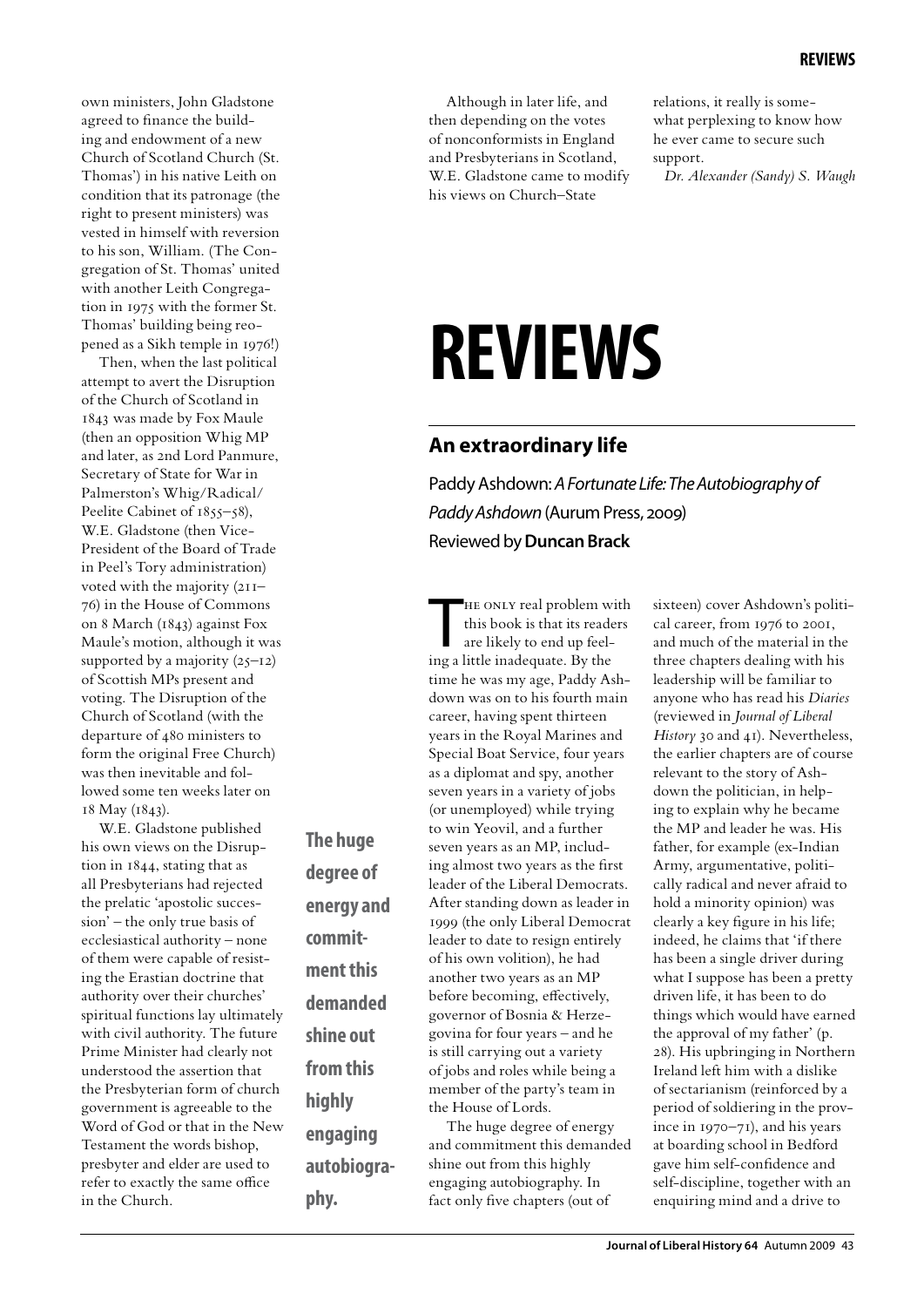#### **reviews**



learn and to compete; also selfsufficiency and a dislike of clubbishness. His years in the army, and the social structure behind its officer class, reinforced his progressive beliefs. All these characteristics were still strongly evident to those who worked with him in the party thirty years later.

In general Ashdown is frank and open (and self-deprecating) in his opinions of himself, but there are a few odd omissions; for example, no reflection is offered on his years in the Marines and the Special Boat Service (including combat in Borneo and Northern Ireland) upon leaving them in 1972. Rather more explicable is his lack of comment on his activities as a spy from 1972 to 1976 (or perhaps later, who knows?) – as he says, he 'undertook a lifetime obligation never to reveal in public either the name of the organisation for which I worked or anything beyond the barest outline of what I did' (p. 151). Instead, this chapter focuses on his public activities

for the Foreign Office, mainly at the UK mission to the United Nations in Geneva.

Ashdown only joined the Liberal Party by a lucky chance. In January 1974, while digging in the garden of his cottage in Yeovil, he was interrupted by a Liberal canvasser, who 'wore an orange anorak, looked rather unprepossessing and had a squeaky voice to match' (p. 156). Despite his scepticism, he invited him in, and 'two hours later, having discussed liberalism at length in our front room, I discovered that this was what I had really always been. That Liberalism was an old coat that had been hanging in my cupboard, overlooked all these years, just waiting to be taken down and put on' (p. 156). The party has much to thank for the fact that the unnamed visitor (Ashdown tried to locate him later, but never could) was not one of its modern canvassers, trained only to identify existing or probable supporters and to move on, not to waste time discussing politics with them …

The most fascinating chapter, for me, was 'The Winning of Yeovil', the story of Ashdown's seven years' work to take what seemed like a hopelessly unwinnable seat – which did not feature, of course, in the leadership *Diaries*. When Ashdown was selected in November 1976, the Tories had held Yeovil since 1911, the Liberals had generally come third in general elections and had only one councillor in the constituency. The sheer hard bloody slog of the following seven years ought to be compulsory reading for everyone who thinks MPs are in it for their own personal gain; having given up a promising civil service career (a decision he describes as 'naïve to the point of irresponsibility. It just happens also to be the best decision I have made in my life.' (p. 162)), Ashdown had to find a succession of jobs, and spent a year unemployed. He ran down

the family savings to the point (in August 1982) where he was virtually bankrupt; only a completely unexpected cheque from the Rowntree Trust saved him from returning, in desperation, to the Foreign Office (another of the might-have-been moments of Lib Dem politics).

Ashdown's strategy for winning Yeovil assumed it would take three elections, including beating Labour into second place in the first one, and concentrating on local elections, delivering leaflets, using the local press and developing and using local, not national, messages. All this is standard orthodoxy now, of course, but was much less common in the mid-1970s (though not unknown; Ashdown acknowledges his debt to Liberals in neighbouring constituencies). The implementation of the strategy included establishing weekly surgeries – to which Ashdown's wife Jane's free coffee and biscuits provided an important enticement – setting up a printing press and running auctions and discos. It also required targeting the Labourvoting areas of the seat – the reverse of the normal Liberal strategy – and recruiting working-class activists. The strain of all this effort on Ashdown and his family is clear. But it worked – he took second place from Labour in 1979, achieving the highest Liberal vote since the war, and the party won all ten council seats it contested on the same day. And in  $1983 - at the$ second try, not the third – he won the seat (a result which was misheard by someone at party HQ, which then issued press releases claiming the Liberals had won 'The Oval').

Several of Ashdown's characteristic features become clear in this chapter. First, his selfbelief and love of a challenge, perhaps fuelled by not thinking about it too clearly ahead of time – exemplified by deciding to fight Yeovil in the first place; as he says, quoting David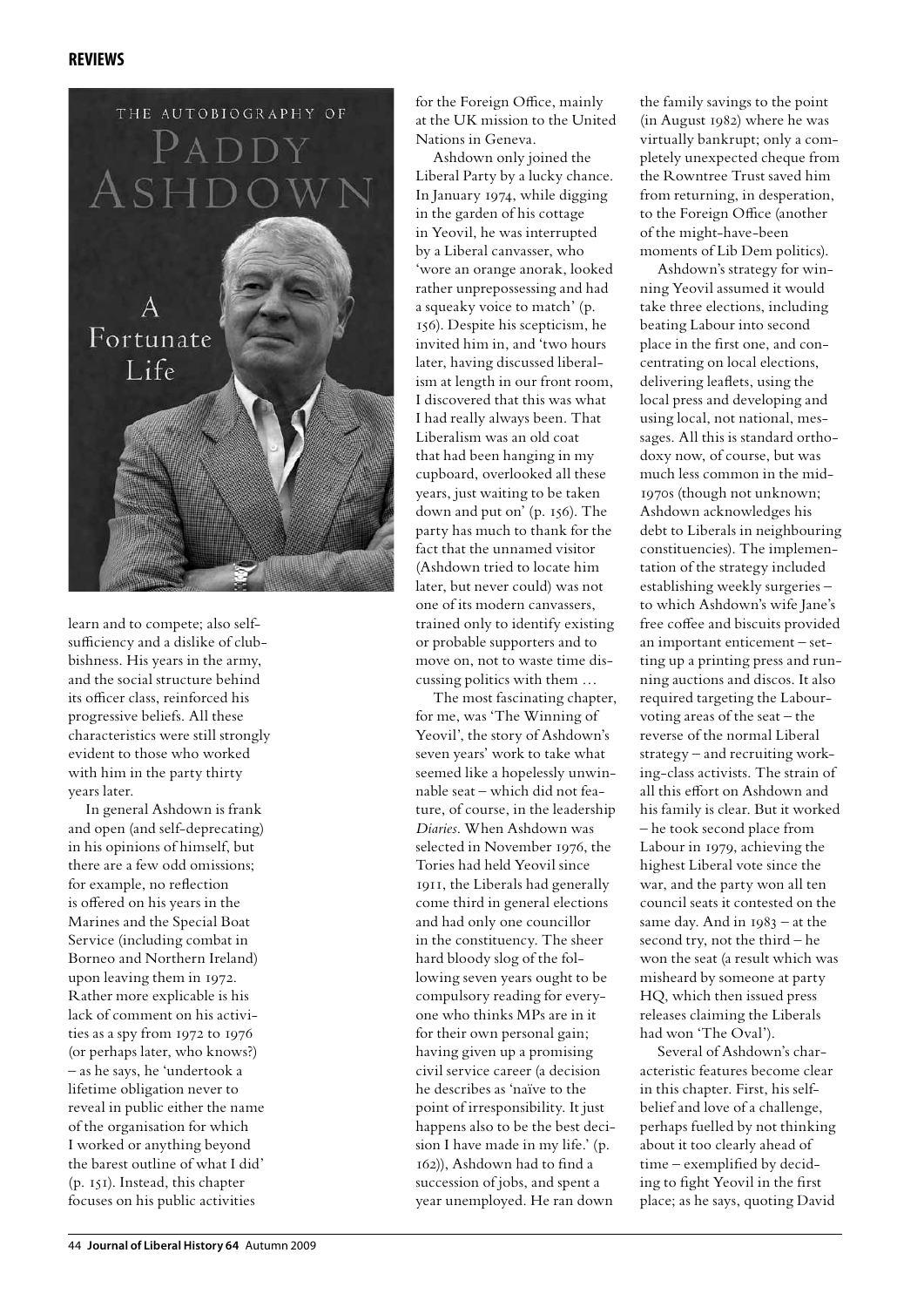Penhaligon, he won because 'he was too naïve to know it was impossible (p. 166). Second, his penchant for plans – as in his three-election strategy for the constituency. Third, his political courage; he cites a couple of instances where he took principled positions (over the siting of a care home, and over sales of Westland helicopters to Pinochet's Chile – Westland was the largest local employer) which were unpopular locally. Although his comments caused some local difficulty, they did not appear to damage his prospects in the long term; 'Many voters want their MP to do what is right and often respect those who do, even while disagreeing with them. The scope for a bit of courage in politics is far greater than we think it is.' (p. 199). And finally, his love for the party and his respect for its activists – not a universal characteristic of leaders:

… all my life I had, I thought, gained satisfaction from working among the elites – from mixing with those who were the best of the best of their profession. The Liberal Party and its members, then and now, do not pretend to be the elite. They are, for the most part, the very ordinary in the best sense of that word. And yet, somewhat to my surprise, I have felt a greater sense of privilege working with them, and been more humbled and inspired by what they were able to achieve through dedication, sacrifice and a refusal to accept the odds, than I ever felt amongst the elites of my previous careers. (p. 170)

One other characteristic of these early days was a reluctance to appear on the national stage; Ashdown was, he admits, 'far too frightened' to speak at his first Liberal Assembly, in 1976. This one didn't last, of course, although he deliberately avoided getting too involved in

national party politics, preferring to concentrate on Yeovil. Nevertheless, he opened the – successful – debate on a motion against cruise missiles in 1981 (which led to one of the party's peers asking 'Who is this bloody by scout, Paddy Ashdown?' (p. 200)), which gave him an unwarranted (as he warned the party radicals at the time) reputation as a unilateralist.

The next chapter, about Ashdown's experiences as an MP from 1983 to 1987, is rather sketchier, though it reveals one more characteristic – his tendency to sound self-righteous, and sometimes rather shrill, when speaking in the Commons, which stemmed, he believed, from his dislike – and perhaps fear – of the parliamentary style. It also describes his early planning, which started in late 1986, for the leadership election which was expected to follow the general election.

The three chapters dealing with the leadership, from 1988 to 1999, will be much more familiar to *Journal* readers: the struggle for survival post-merger, as membership, finances and support all crashed disastrously; after that was successfully overcome, beginning to establish distinctive positions for the party, initially over Hong Kong and the Gulf War (which Ashdown reckons was the key event crystallising his own public image), later over education, the environment, Maastricht and Bosnia; the careful attempts to edge the Liberal Democrats and Labour closer together in the wake of Labour's third election defeat in 1992; 'the project' with Blair, and its ultimate failure in the light of New Labour's electoral landslide in 1997 and Blair's inability or unwillingness to deliver anything much of substance.

Along the way Ashdown freely admits his mistakes, including most notably the decision to back the short name 'Democrats' for the merged party in 1988 – 'being a relative

**'The Liberal Party and its members, then and now, do not pretend to be the elite. They are, for the most part, the very ordinary in the best sense of that** 

**word.'**

outsider compared to the older MPs … I had, in my rush to create the new party, failed to understand that a political party is about more than plans and priorities and policies and chromium-plated organisation. It also has a heart and a history and a soul …' (p. 246). It is also clear how much he relied on his predecessor, David Steel, to help him manage the parliamentary party in the early days.

He does not discuss whether 'the project' may itself have been an error, though this has been a case argued by many, including, for instance, Tony Greaves ('The "what if" question must be how much more could have been achieved if all that time at the top and personal energy had been spent on something other than "The Project".") The sheer number of times that Tony Blair claimed he needed more time, after his election in 1997, to deliver major constitutional reform and a closer relationship with the Lib Dems, with Ashdown effectively powerless to press him to move faster, must lead the reader to question whether Blair was ever serious about the relationship. In retrospect, Ashdown reckons he should have pushed for a coalition immediately after the 1997 election:

It is my experience that far more mistakes are made in life by being too careful than by being too bold … I have come to deeply regret the decisions both of us took that morning, and I suspect that Blair has too. For what we lost in the very early hours of 2 May [1997] was, I think, a unique opportunity to do something really historic: to enter into a partnership government at the optimum moment – not because we have been forced to do so … but on the high ground of principle and in the aftermath of a great victory. This could, in my view, have led to a complete realignment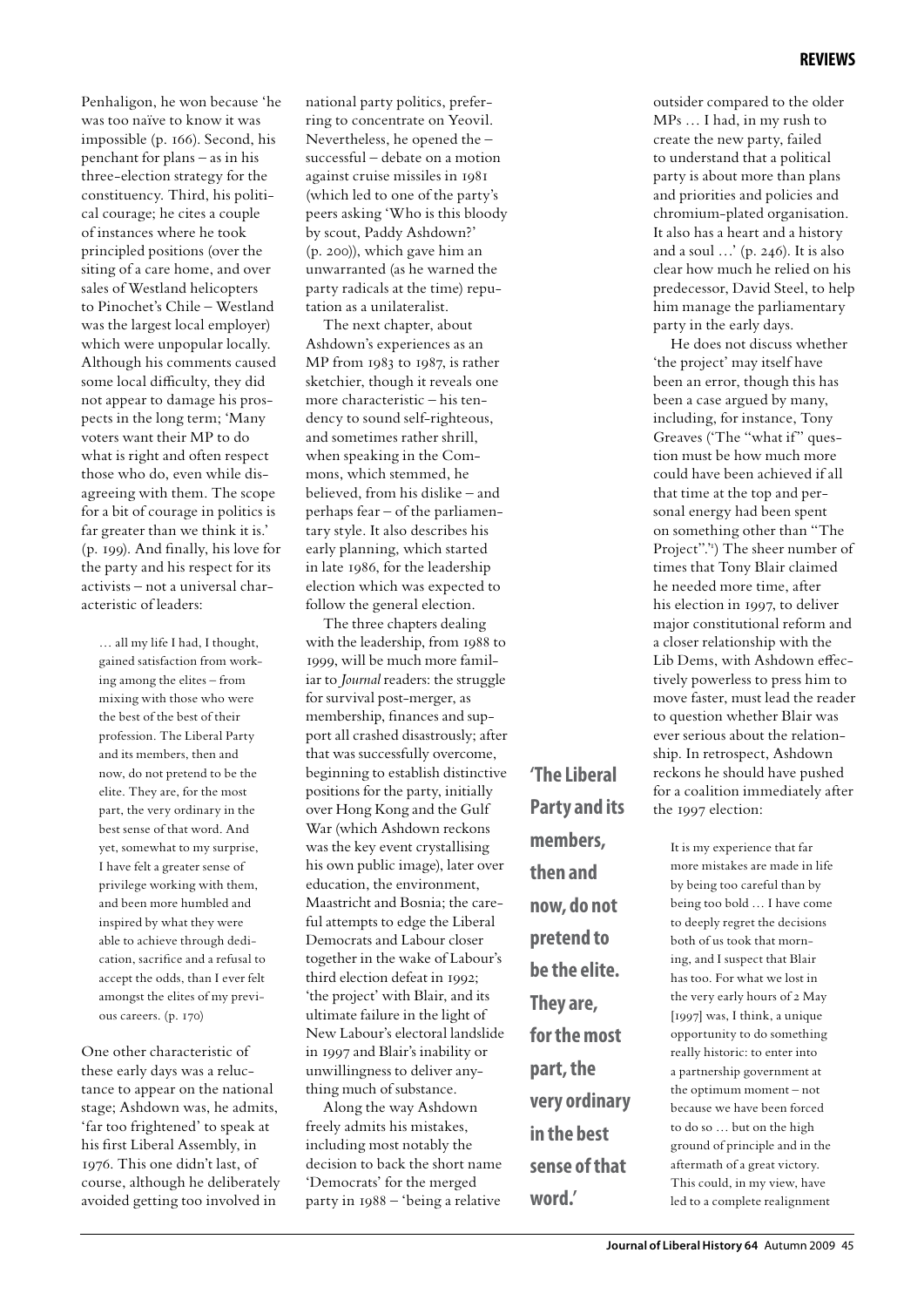#### **reviews**

of the Centre Left in British politics … and a partnership with the Lib Dems might, I also allow myself to believe, have prevented some of the worst aspects of the Blair government … (p. 303).

In the end, Ashdown thinks that Blair was sincere, but did not care about it enough – so that John Prescott or Gordon Brown were able to talk him out of the coalition strategy. The result was that the two leaders spent much of the following three years 'trying to blow as much heat as we could into the dying embers of a partnership that had lost its fundamental purpose: to "change politics and heal the schism", as Blair himself had put it' (p. 304). Ashdown now recognises

that the best chance for a coalition had gone by October 1997, but in the event it took another twelve months for it to disappear entirely: it was Labour's response to the report of the Jenkins Commission on electoral reform in October 1998, which failed to set any timetable for a referendum, and Jack Straw's rubbishing of the proposals in public, which led Ashdown to conclude that 'the project' had failed and that his time as leader should end. (He had already decided, before the 1997 election, that he would stand down at some point in the next parliament.) All of this is explained in more detail in the *Diaries*, of course, but they were in many cases so detailed that readers will gain a better overall picture from reading this

book. There is also a little extra material, most notably a comment by Robin Cook (kept out of the *Diaries* because he was still alive at the time of publication) after the Cabinet debate on the Jenkins report that 'he was really worried about Blair's lack of leadership and inability to make decisions sometimes' (p. 322).

The rest of the book is mainly taken up with Bosnia, where Ashdown served as High Representative and EU Special Representative from 2002 to 2006. I could have done with more detail here – Ashdown paints a broad, and often personal and moving, picture, but without explaining at much length the actions he took – but perhaps that's waiting for another book.

# **Special offer for** *Journal* **subscribers**

- An autobiography by a politician which is totally unlike the traditional political memoir.
- The story of a life lived to the full, as a Royal Marine Commando, a member of the Special Boat Service and an international peacemaker, as well as an MP and a party leader.
- At a time when politicians are viewed with derision and suspicion, Paddy Ashdown is widely respected and admired, even by his political opponents. This books shows why.
- 'Ashdown has a terrific tale to tell, and he tells it well.' (David Hughes, *Daily Telegraph*)
- • 'This must be the first political memoir to offer advice on the best way to execute a jungle ambush (a distance of 70 yards is ideal) …' (Sean O'Grady, *The Independent*)

*Journal of Liberal History* subscribers can order *A Fortunate Life* at the special price of £15.00 (normal price £20) with free p&p. To order please call **01903 828503** quoting ref **AUR 250**.